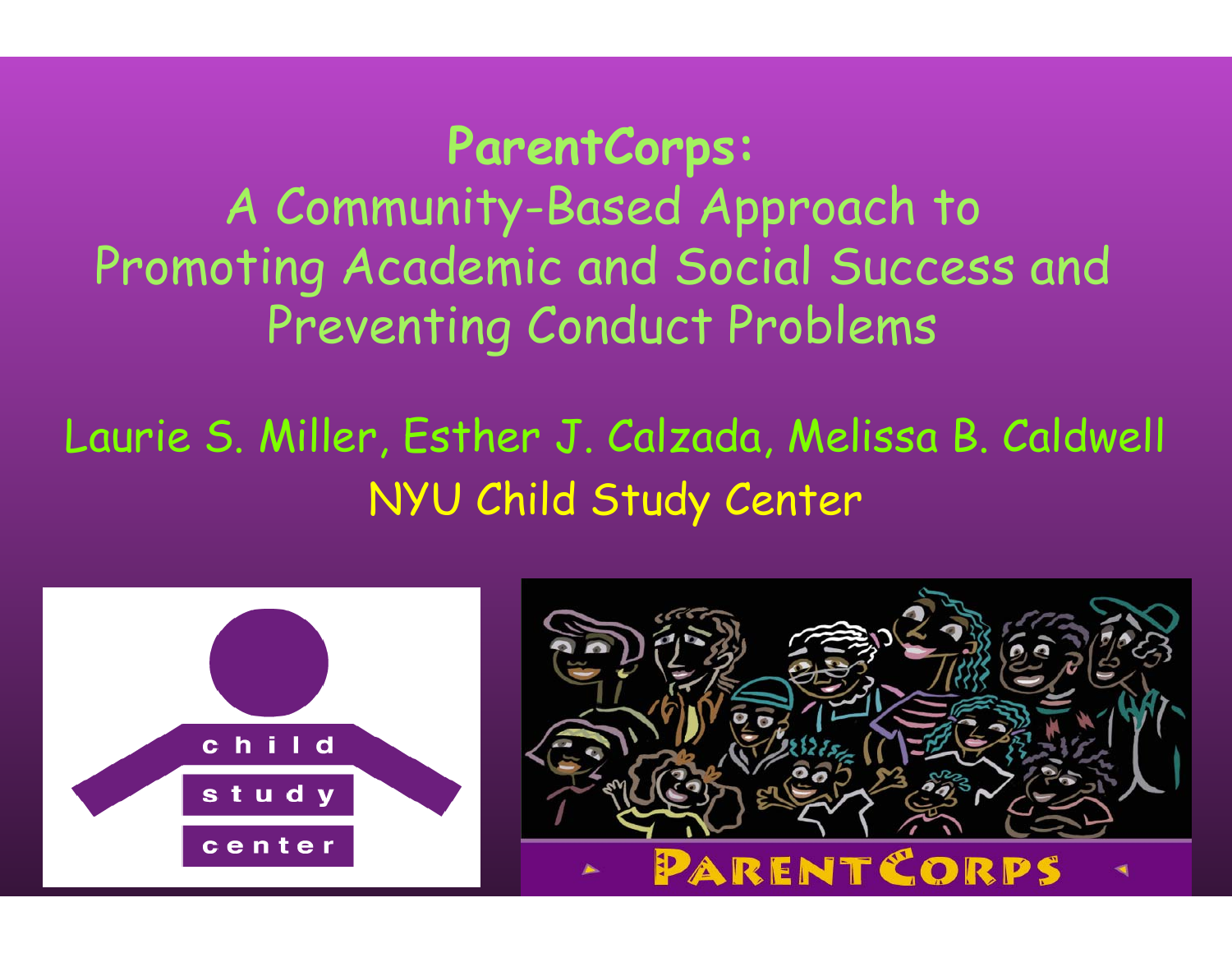#### Funded by:

U.S. Department of Education Chase Manhattan Bank, Inc. Jon and Joanne Corzine Private Donors

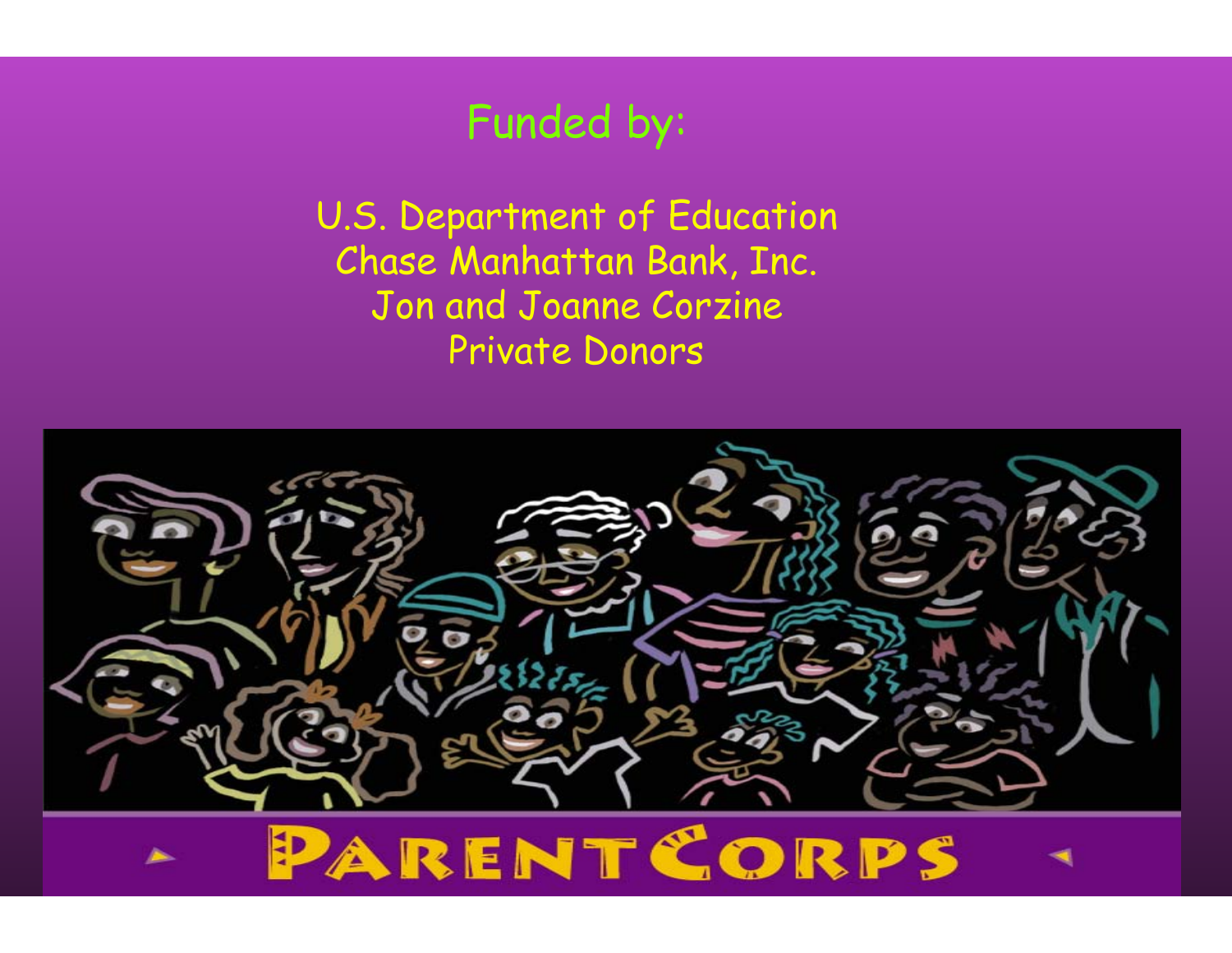### "Early Onset" Pathway to **Conduct Disorder**



**Conduct Problems Oppositional Defiant Disorder** Minor Symptoms of Conduct Disorder







Delinquency & Violence Serious Symptoms of Conduct Disorder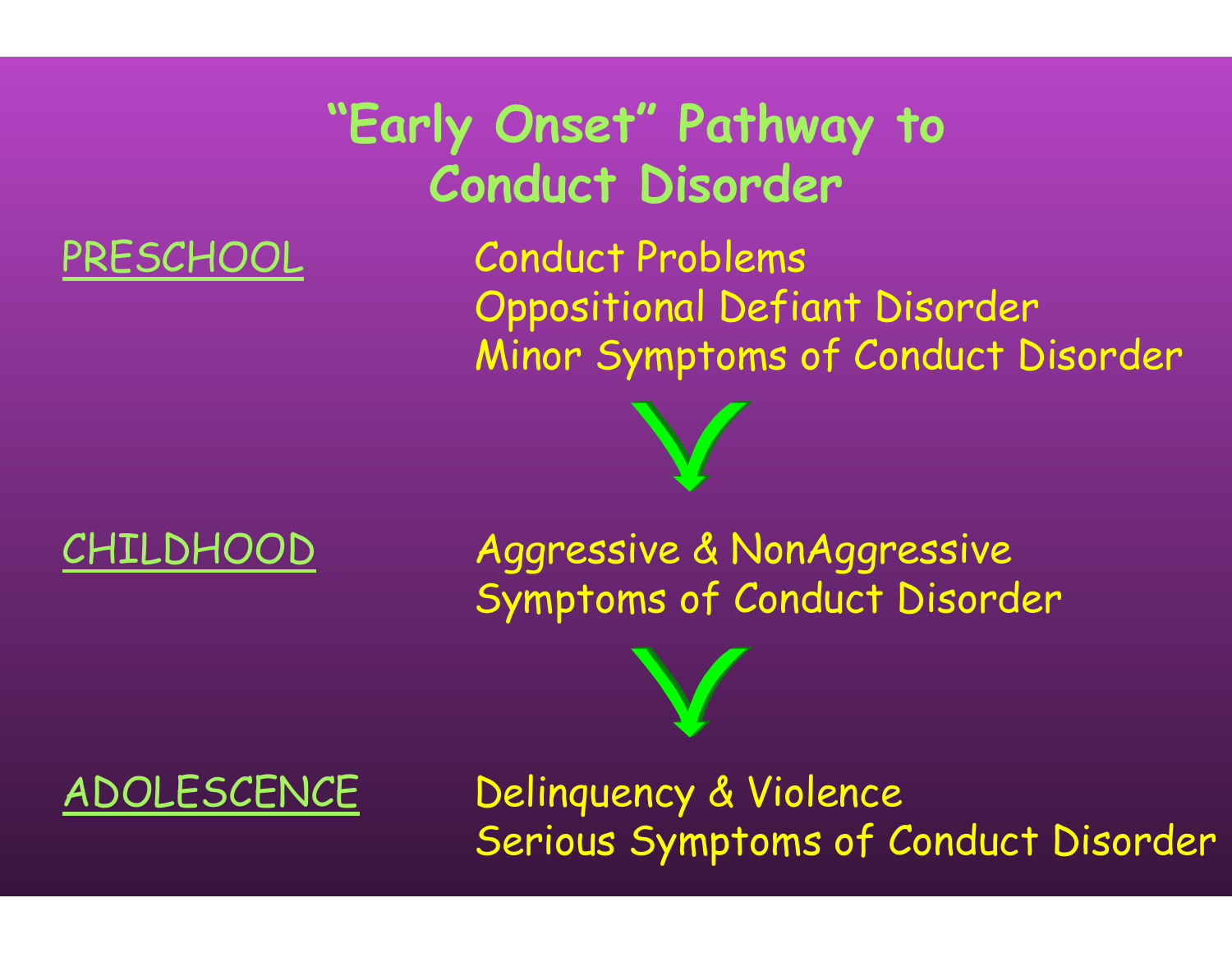## **Negative Adolescent Outcomes of Preschool Conduct Problems**

- $\bullet$ · Delinquency
- $\bullet$ · Substance Abuse
- $\bullet$ Depression
- $\bullet$ Peer Rejection
- $\bullet$ Academic Underachievement
- $\bullet$ • School Dropout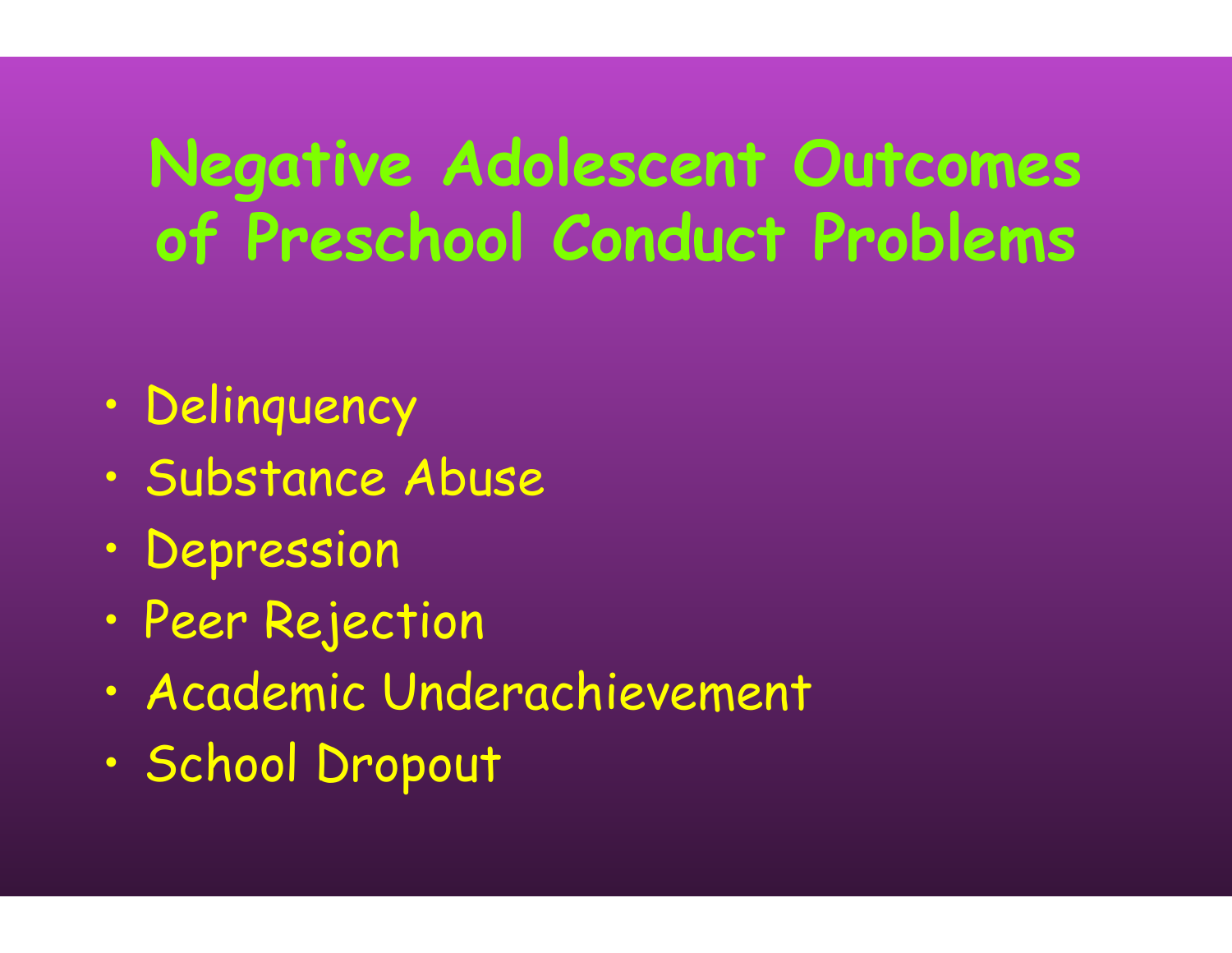#### A Social Interaction Learning Model

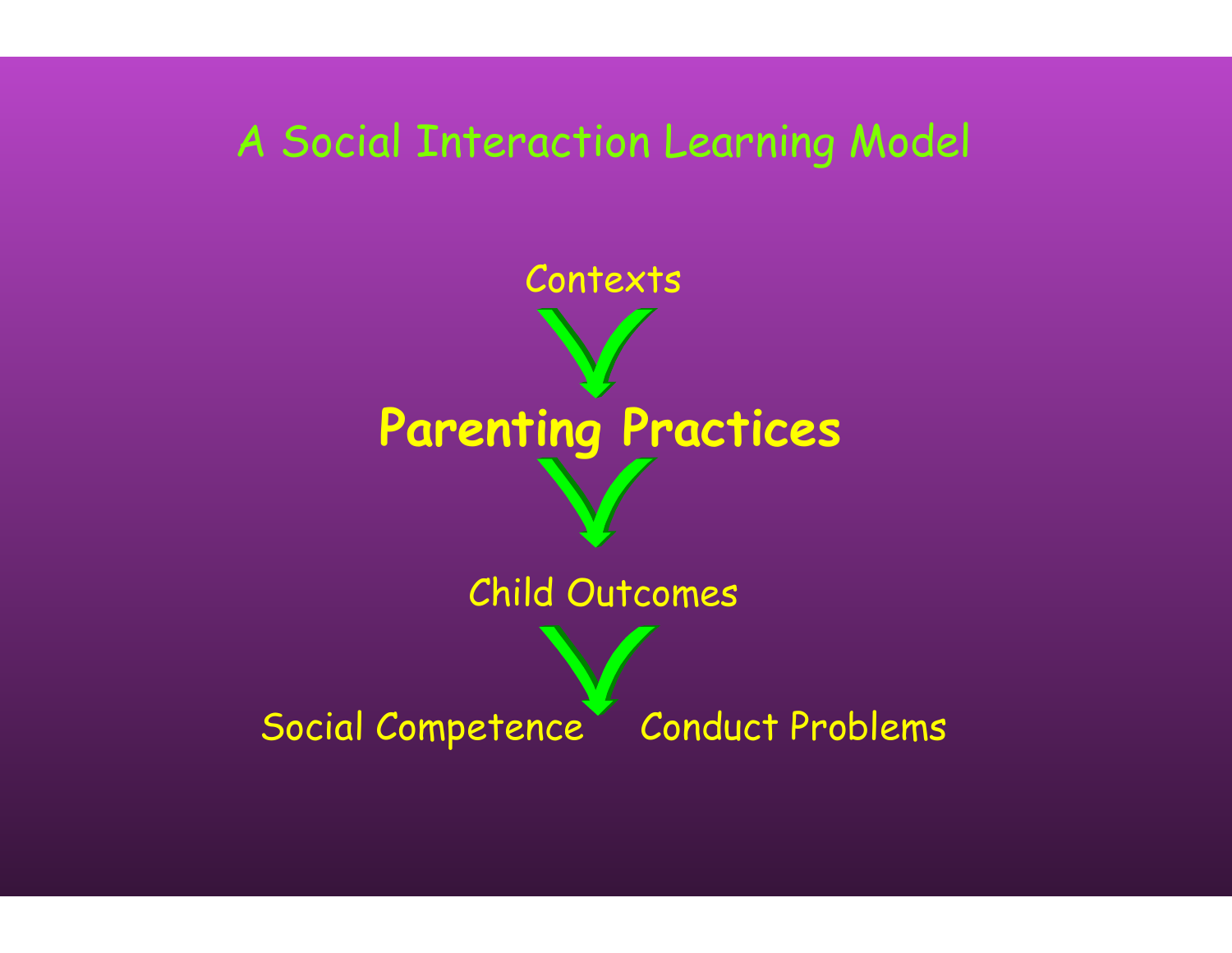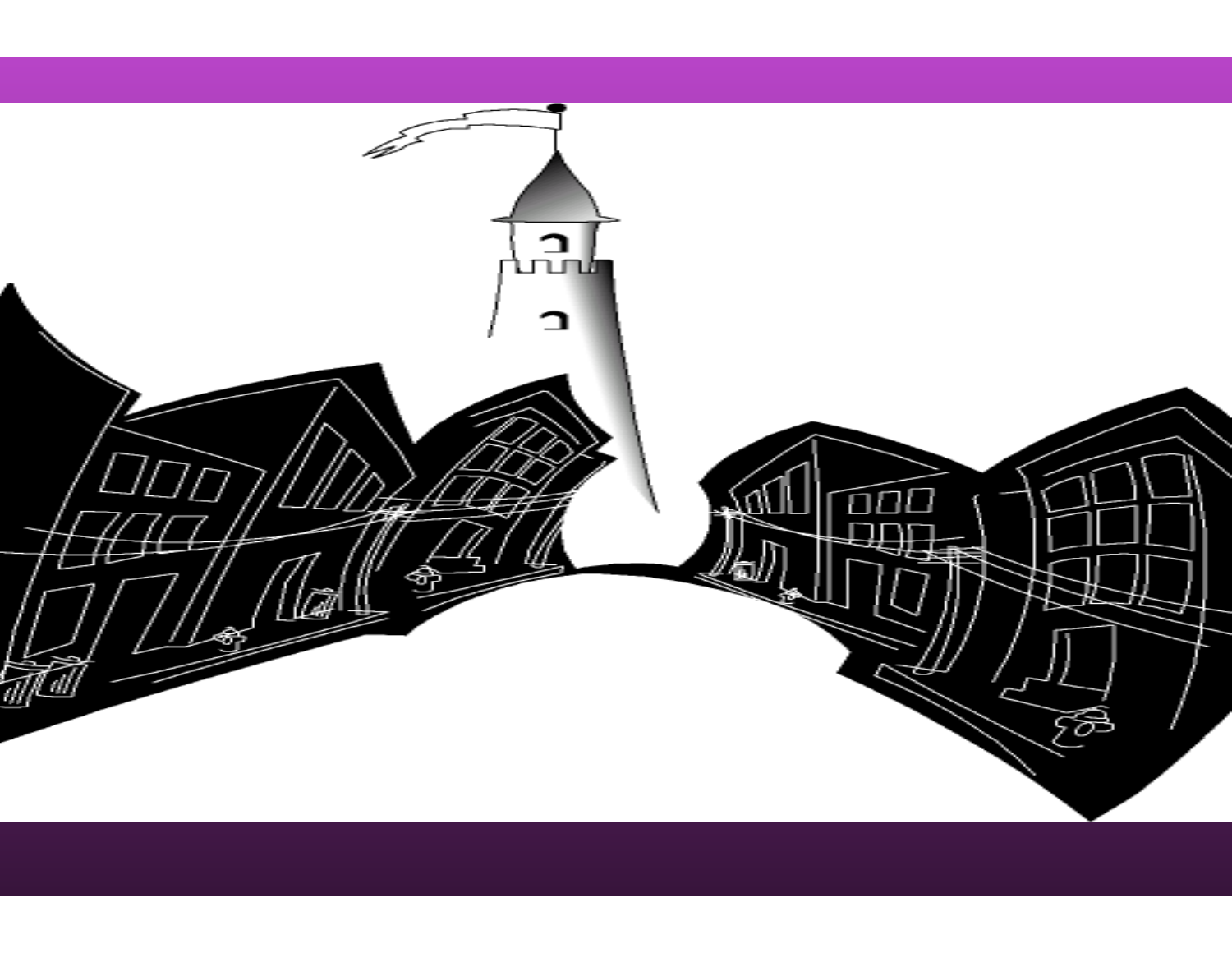



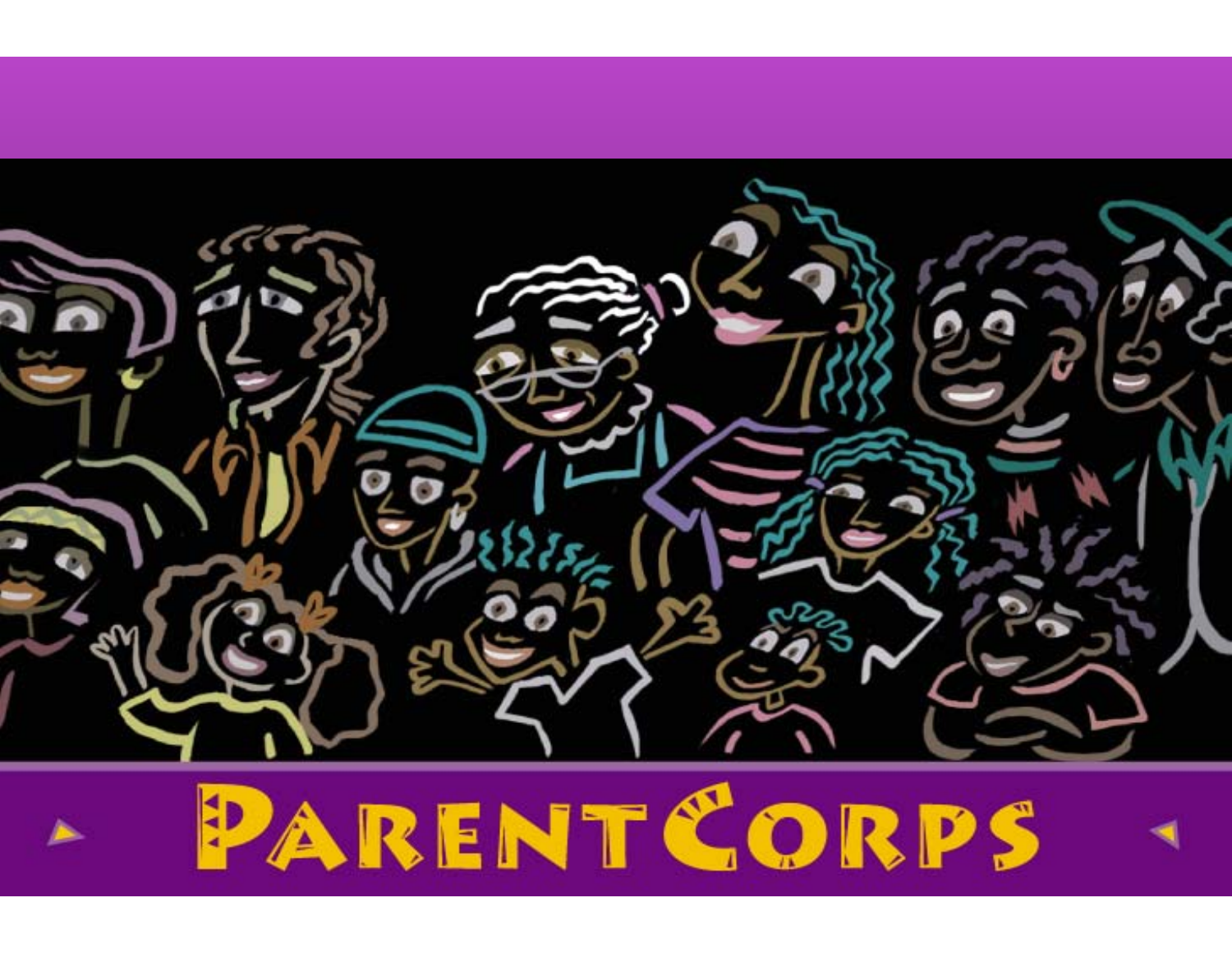### ParentCorps Goals

For all families of preschoolers living in one community:

 $\triangleright$  strengthen parenting practices

 $\triangleright$  promote children's social and academic competence

prevent conduct problems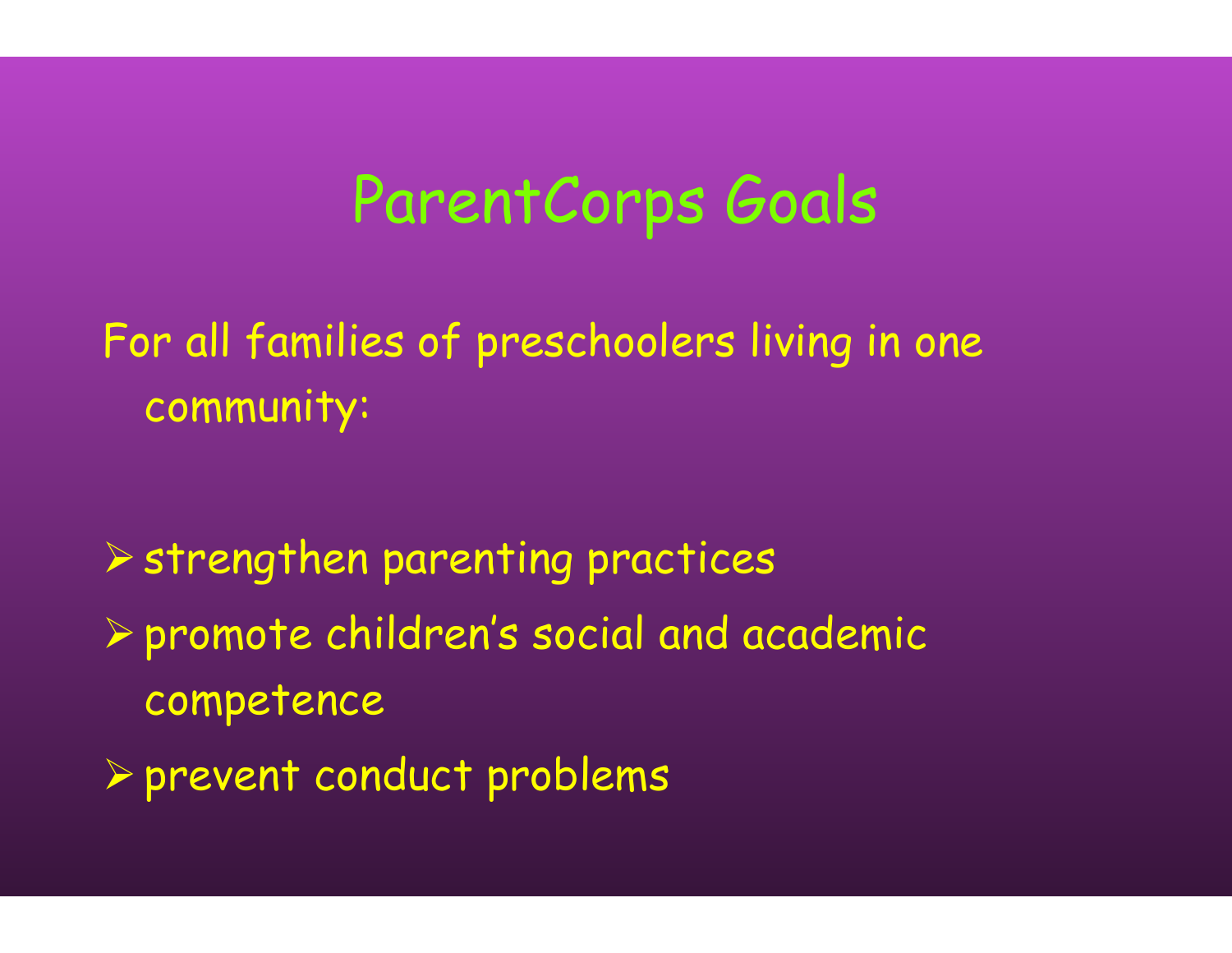## Components of Intervention

- Parenting Groups
- $\bullet$ Children's Groups
- $\bullet$ Guided Parent-Child Interaction
- $\bullet$ Home Visits
- $\bullet$ • Referral and Linkage (as needed)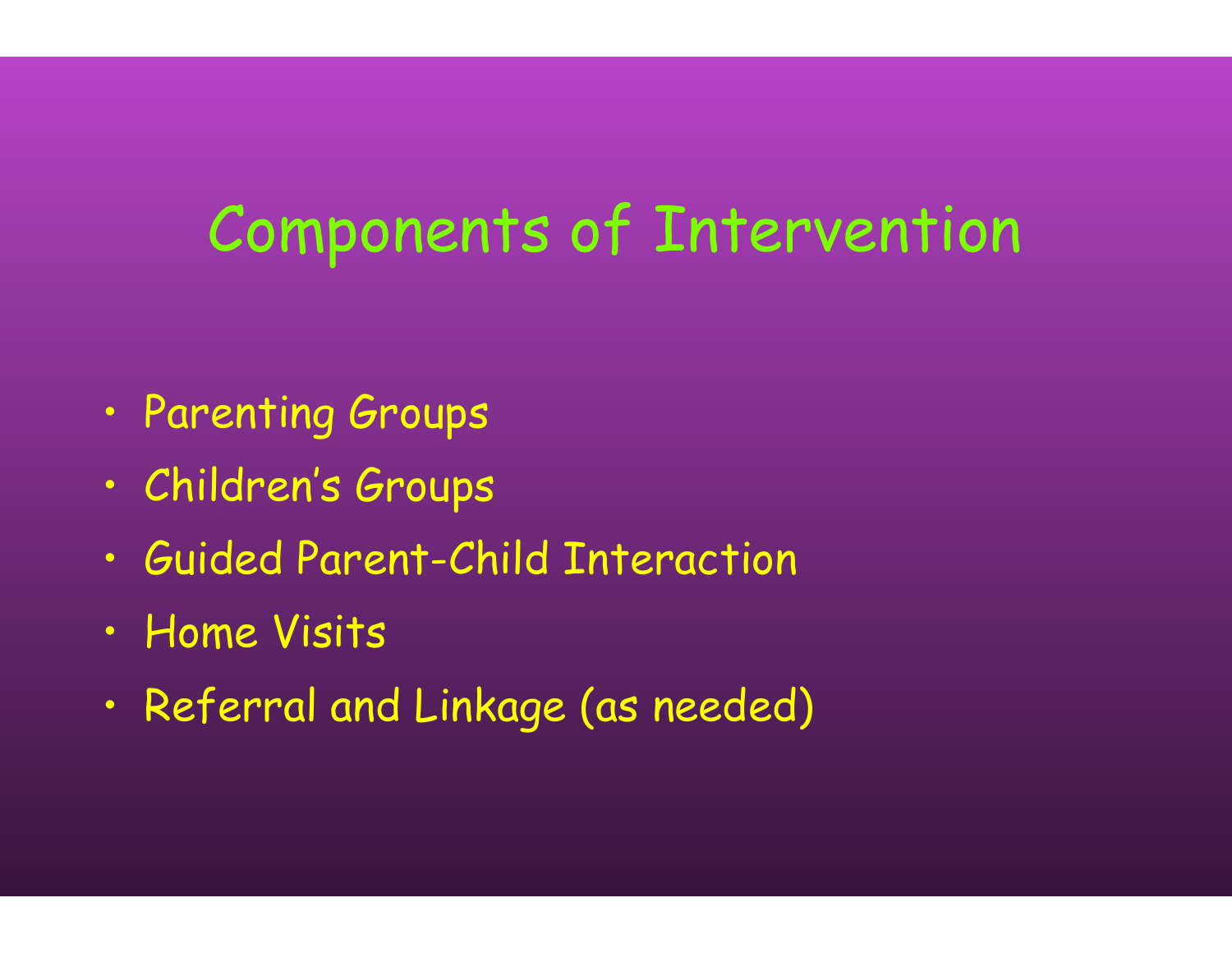Reducing Barriers

- $\bullet$ Engagement
- $\bullet$ Participation
- $\bullet$ Satisfaction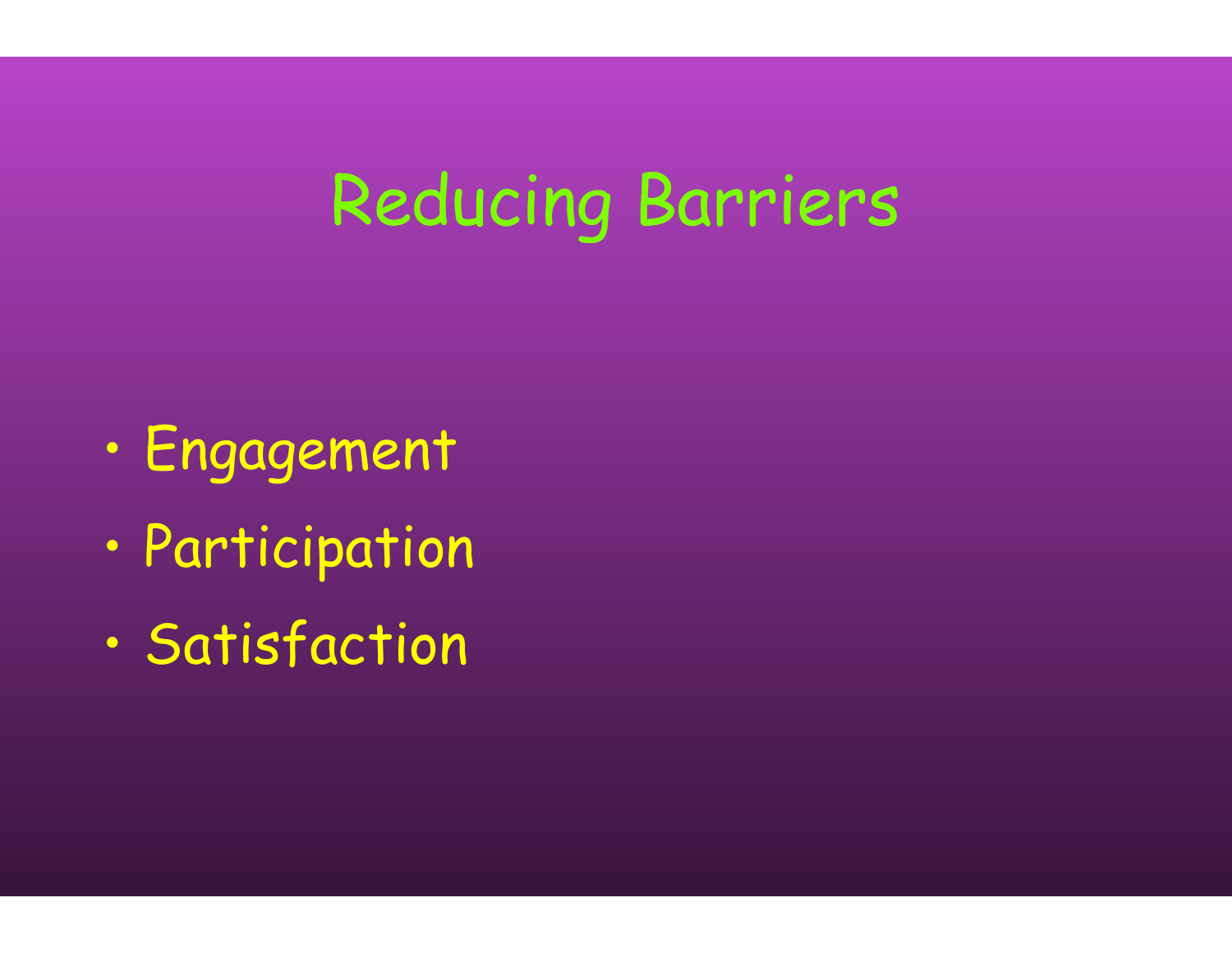**Implementation Feedback Process Develop Collaborative Partnership Adapt f or Contexts & Culture Train Interventionists Evaluate Fidelity & Implementation Conduct Randomized Exper iments Make Sustainable**

**Adapted from M. For gatch (2001).**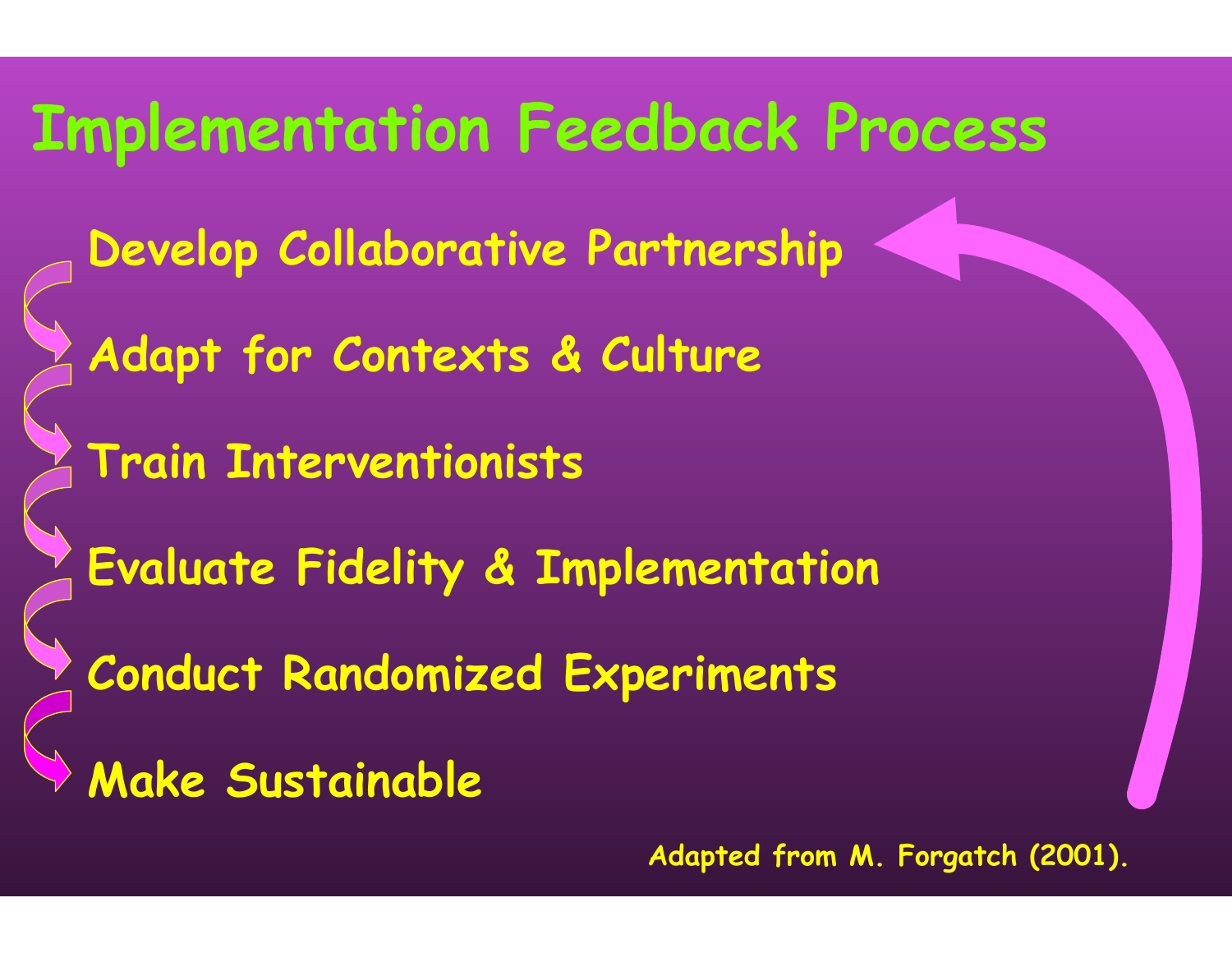# Collaborative Partnerships

### Harlem, NYC

- $\bullet$  Rheedlen Centers for Children and Families
- $\bullet$ Community Advisory Board
- $\bullet$ P.S. 207
- $\bullet$ Parent REPs
- $\bullet$ Parent Participants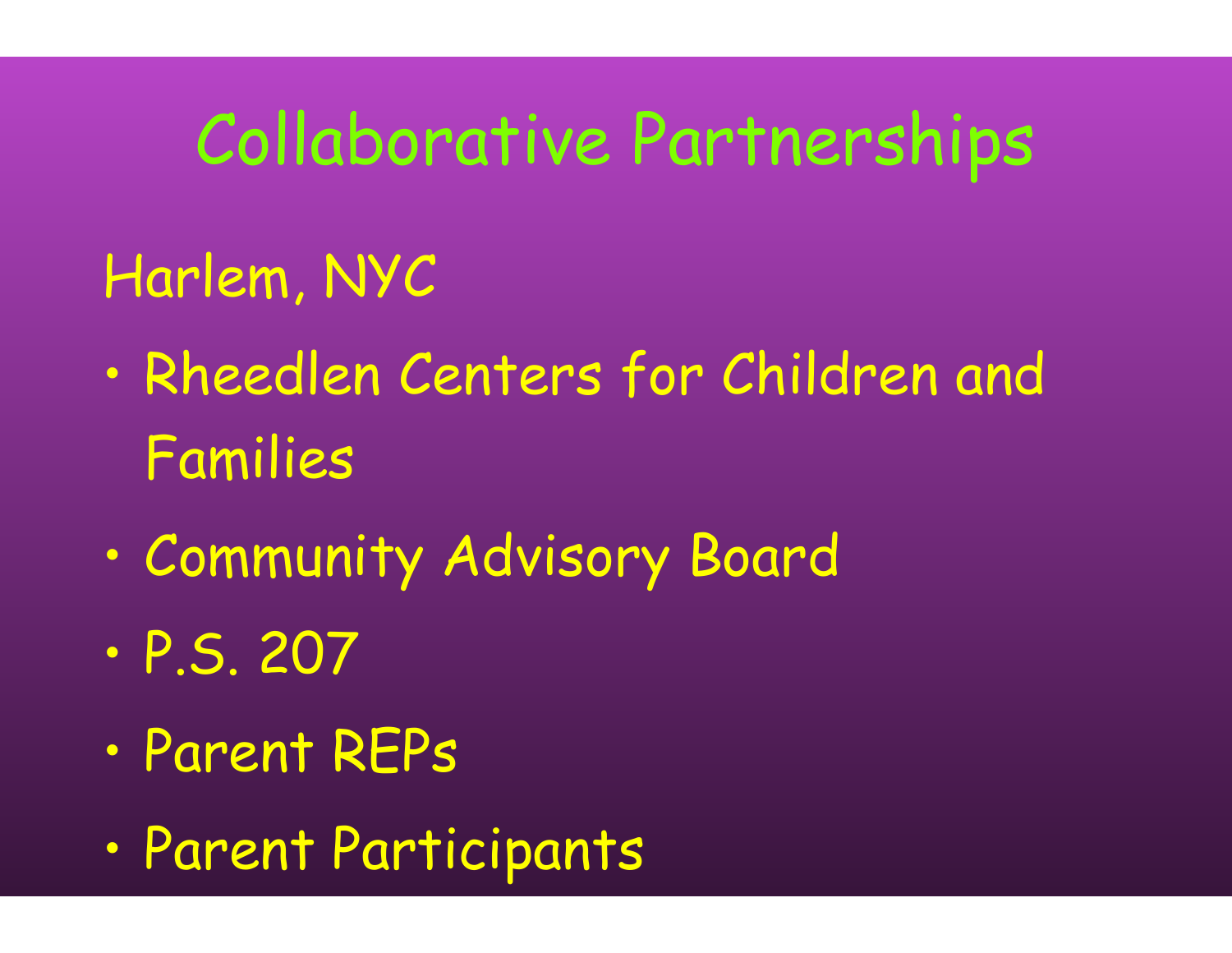# Adapt for Culture and Context to Reduce Barriers

 $\triangleright$  Program marketing  $\triangleright$  Program delivery  $\triangleright$  Program materials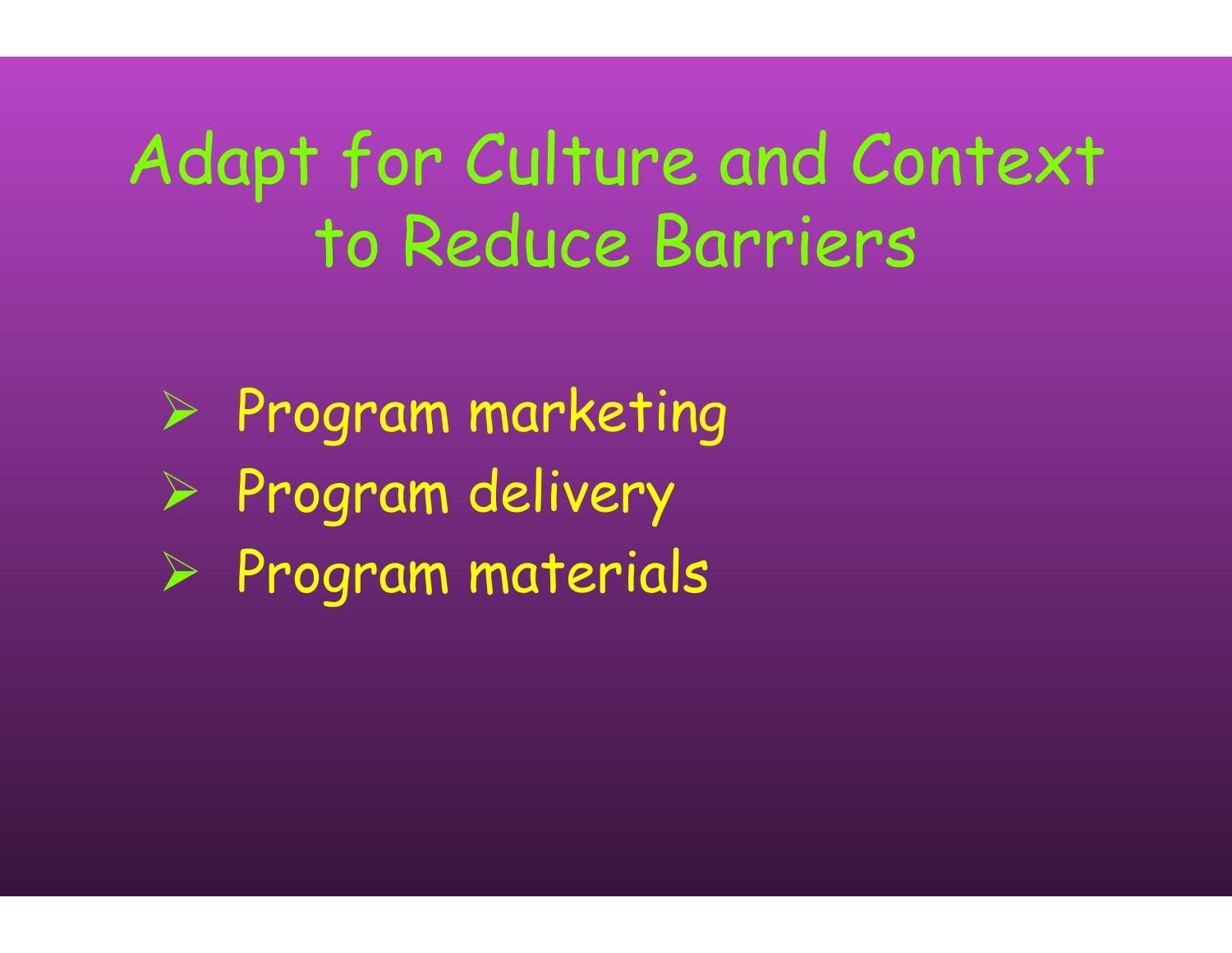## **Parent REPs**

### Parents from the targeted community to serve as:

- · Resource
- · Educator
- Partner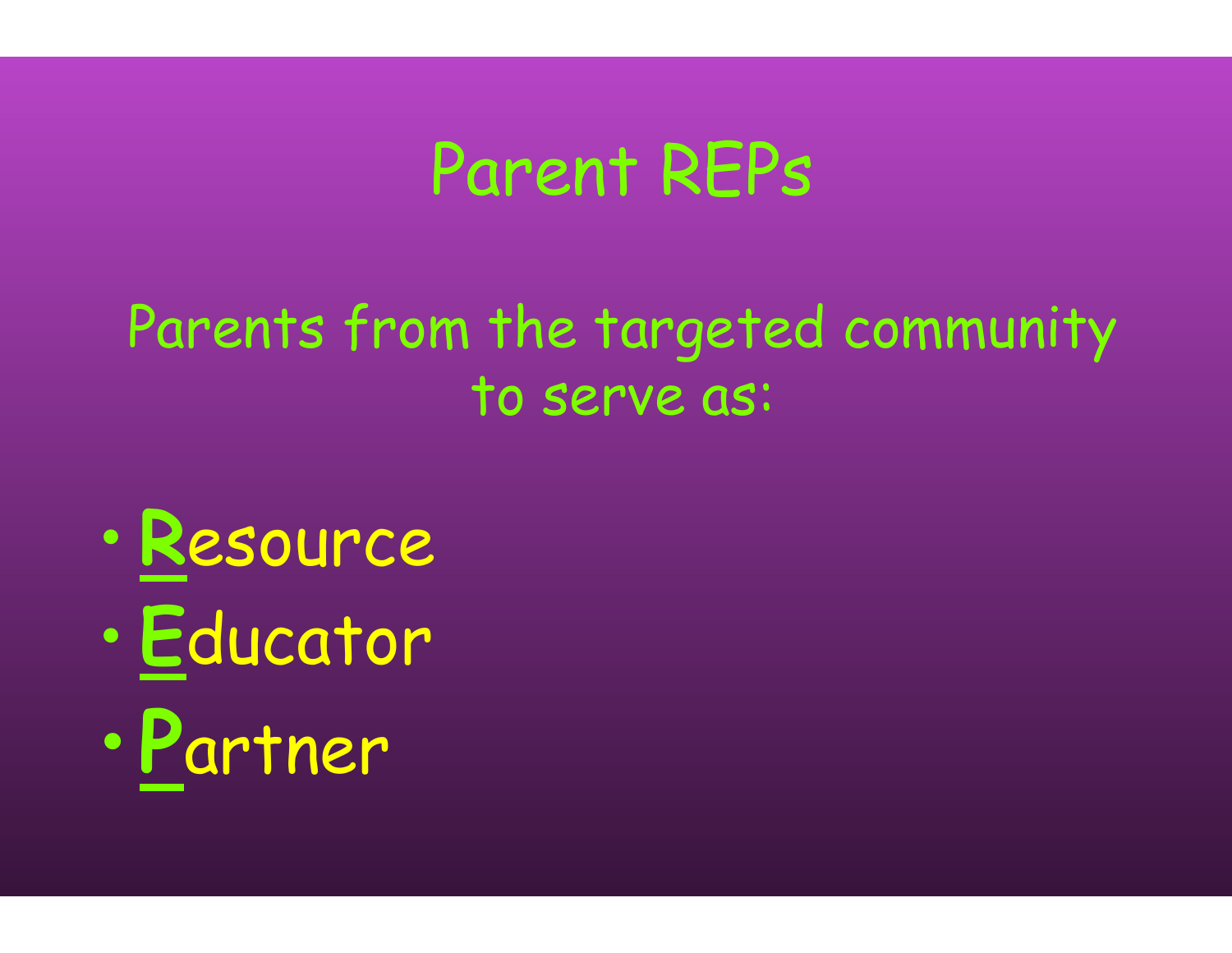## Parent REP Training

- $\bullet$  $\cdot$  Scientific basis and program rationale
- $\bullet$ Child development
- $\bullet$ Parenting practices
- $\bullet$ • In-home service delivery
- $\bullet$ Paraprofessional role
- $\bullet$ · Ongoing evaluation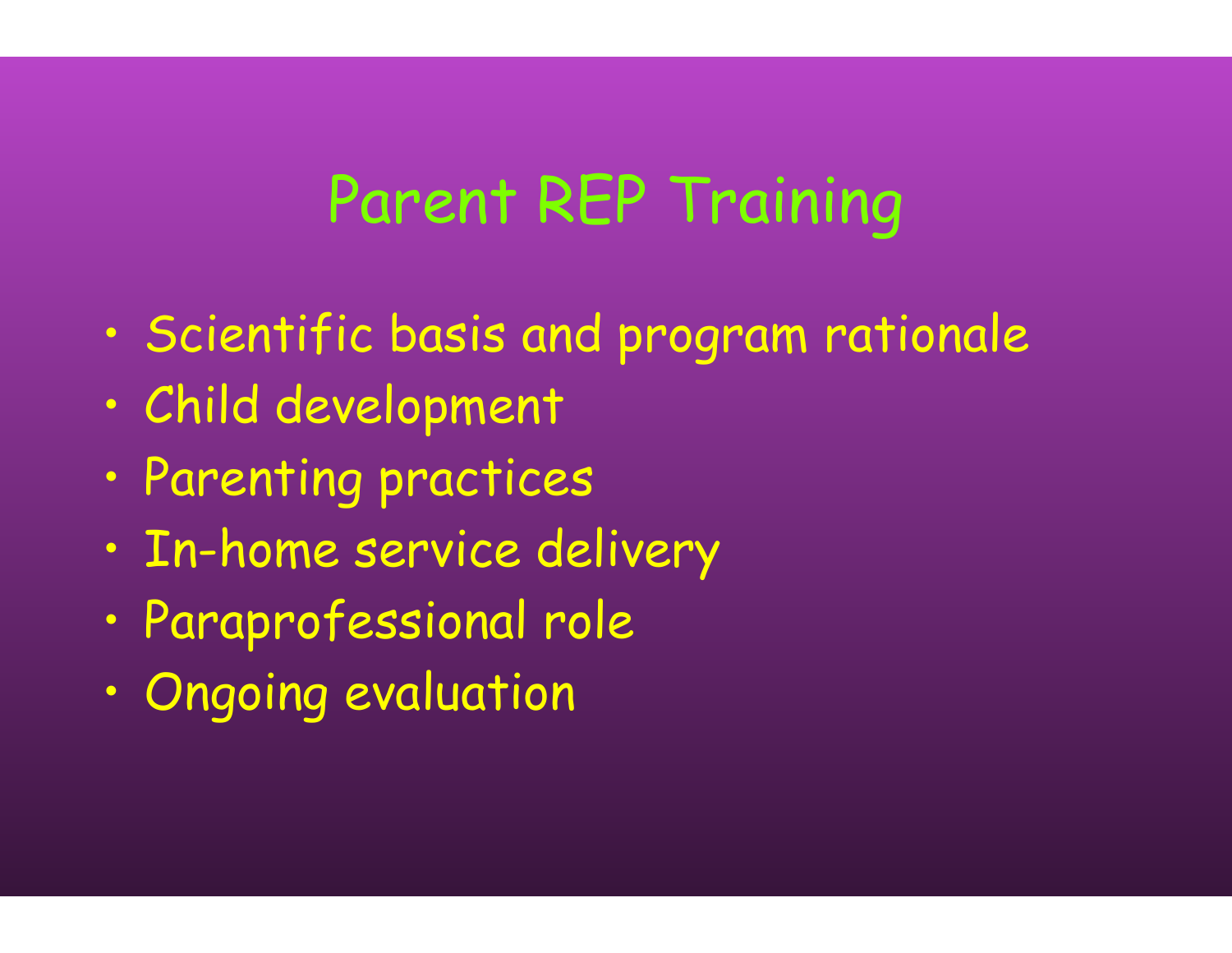# Responsibilities of Parent REPs

Represent ParentCor p s Market ParentCorps Recruit Parents Co-lead Parenting Groups Co-lead Children's Groups

Co-lead Home Visits Advocate & Support Parents Identify Resources Facilitate Referrals Assist with Assessment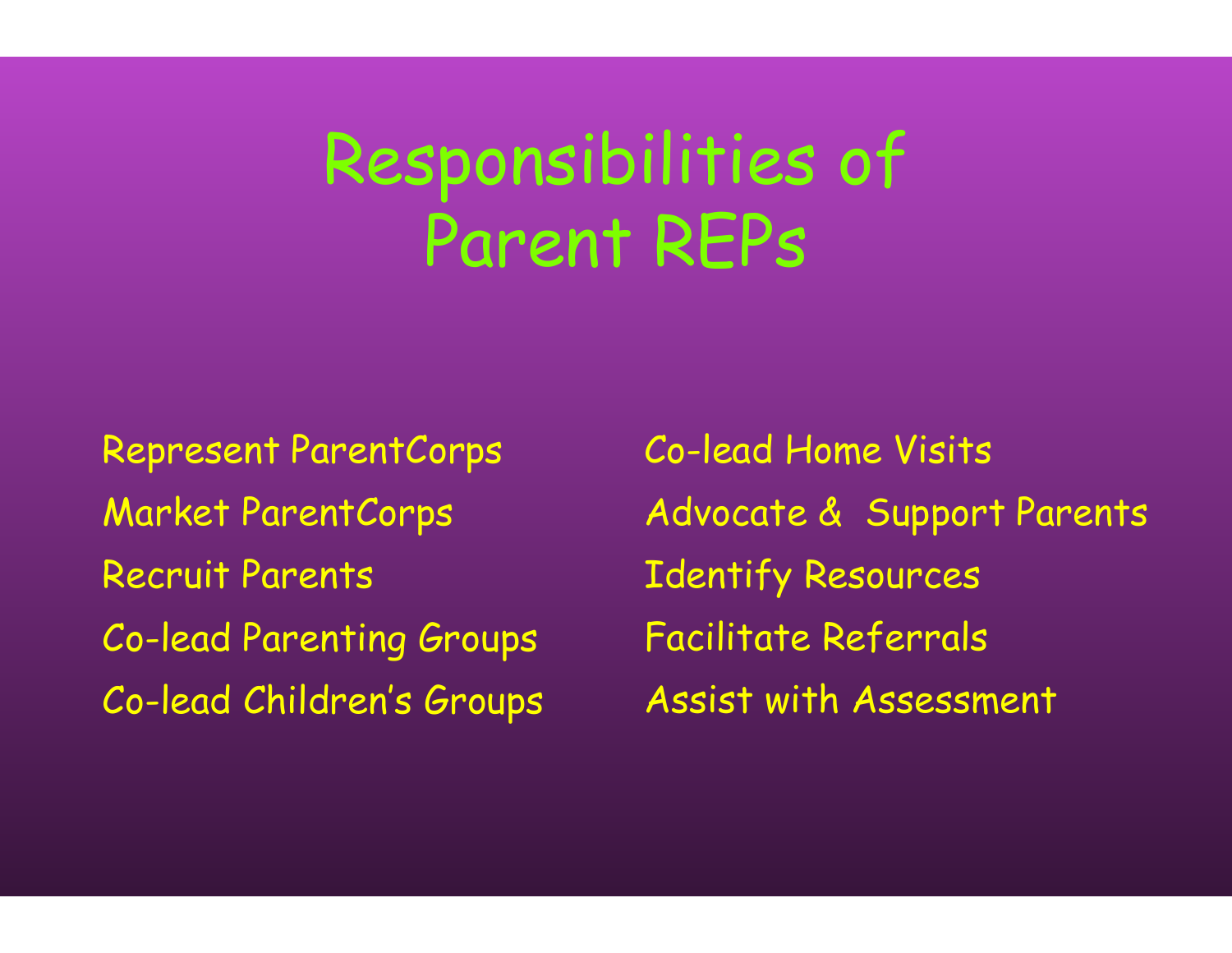# ParentCorps Materials for Families

- $\bullet$ ParentCorps Press –Newsletter for Parents by Parents
- $\bullet$ Program Brochures
- $\bullet$ Home Assignments and Handouts
- $\bullet$ Parenting Workbook
- $\bullet$ Resource Guide
- $\bullet$ ParentCorps Video